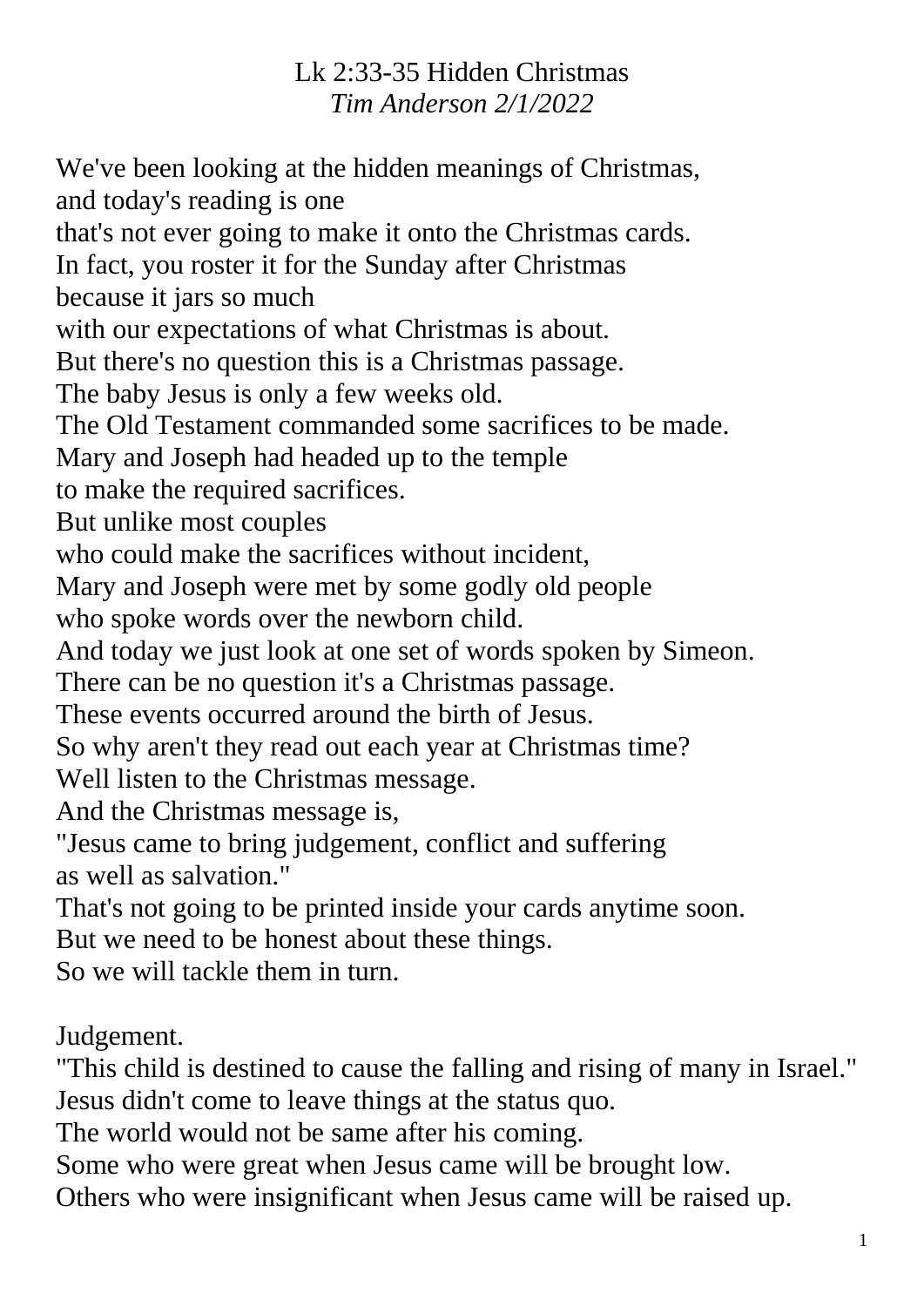Jesus comes as one who reverses fortunes.

Well this prophecy of Simeon was not a big shock to Mary.

She had indeed spoken similar words herself.

Lk 1:52-53 "He has brought down the rulers from their thrones but he has lifted up the humble.

He has filled the hungry with good things

but has sent the rich away empty."

Mary was praising God the Father.

Simeon was saying,

what is true for the Father will also be true for the Son.

Jesus will be the instrument of God's judgement

on some who are great in the eyes of the world.

And he will be the instrument of raising up some who are humble.

Well we can see that clearly in Jesus' ministry.

Those who were powerful, like the Pharisees and Sadducees,

Jesus called out for their sinful hearts.

But fishermen, he raised up to positions of prominence.

Now it might seem a bit of an exaggeration

to say that Jesus caused the falling of the Pharisees

or the rising of the fishermen.

But if you take the long view,

it is pretty clear.

Within a couple of decades of Jesus death and resurrection,

the Pharisees didn't exist anymore as a religious grouping.

Those who walked around in their long flowing robes

were consigned to the history books.

And within a couple of decades of Jesus' death and resurrection, Peter, the fisherman, was a leader of a movement

that would sweep the Roman empire over the next 300 years.

But we also need to view Simeon's prophecy spiritually.

Jesus would also be the catalyst

for pushing people into the place their hearts belonged.

When Jesus began his ministry,

the Pharisees looked for all the world

like they had hearts that were right with God.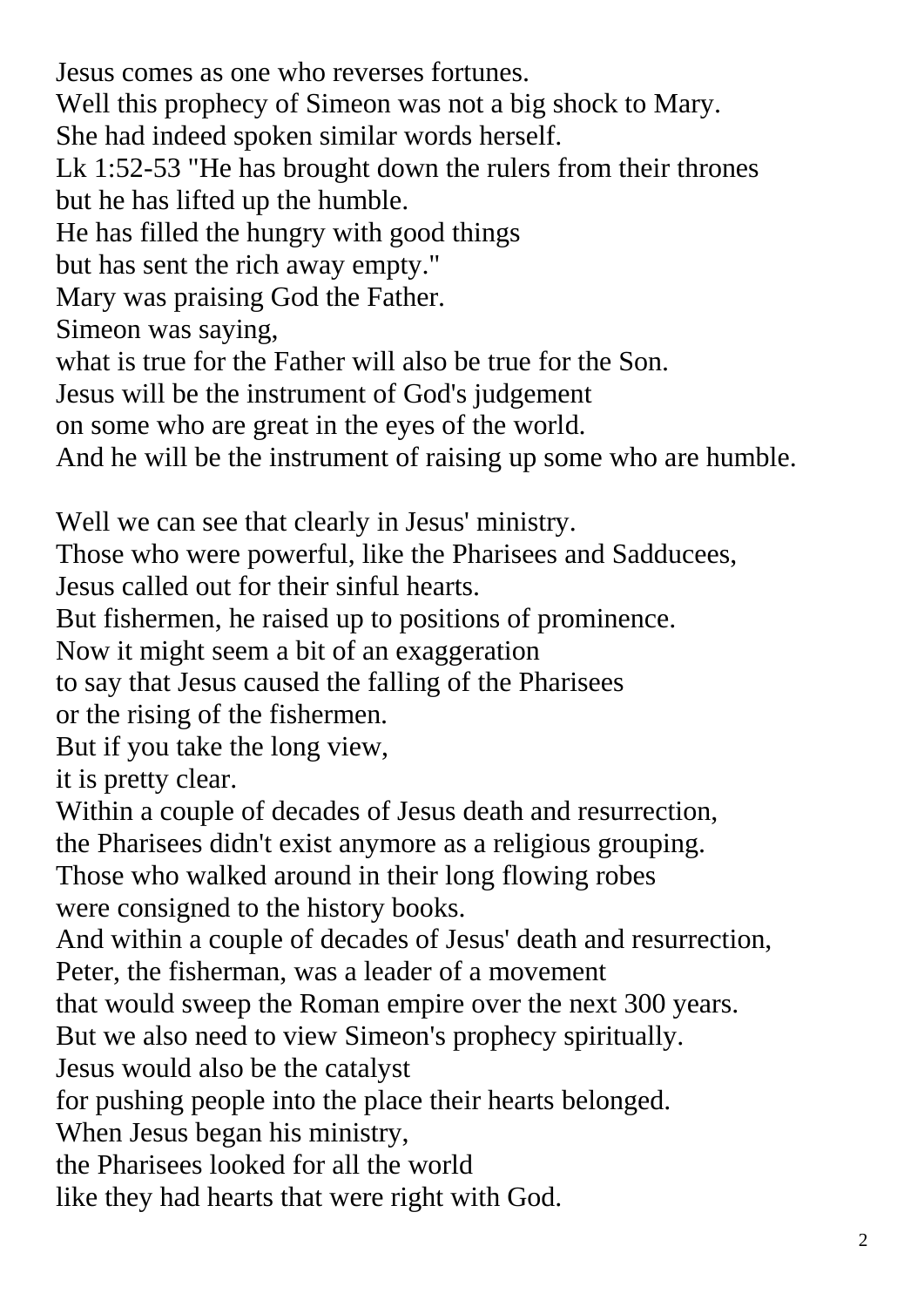Their reputation for righteousness and prayerfulness was second to none.

Everybody thought that they were the apple of God's eye. But in fact they were not.

You can see what God thought of them by what Jesus said about them.

God's thoughts and Jesus' words are one and the same thing.

And Jesus was not complimentary about them at all.

He called them among other things:

hypocrites, blind guides, blind fools, whitewashed tombs, and a brood of vipers.

That wasn't Jesus having a grumpy day.

That was God's thoughts

about the spirituality of the Pharisees being revealed.

By contrast, who are the people who Jesus' praised?

Well take for example the Syrophoenician woman.

She was definitely at the bottom of the spiritual stack.

She was the wrong gender for starters.

Jews looked down on women.

She was the wrong nationality for seconders.

Jews looked down on non Jews.

They weren't God's chosen,

how could they achieve spiritual greatness?

Her daughter was possessed by a demon.

Well that has to mean her family are spiritually suspect.

But she approached Jesus to drive out the demon.

Jesus told her that he was only sent to the lost sheep of Israel.

It's not right to take the children's bread and toss it to the dogs. And she said to him,

"even the dogs eat the crumbs that fall from their masters table."

And Jesus commended her faith and healed her daughter.

Who does Jesus raise up?

A syrophoenician woman.

A person from the very bottom of the pile.

And that was not an isolated incident.

He praised lepers when they showed gratitude,

a tax collector when he showed repentance,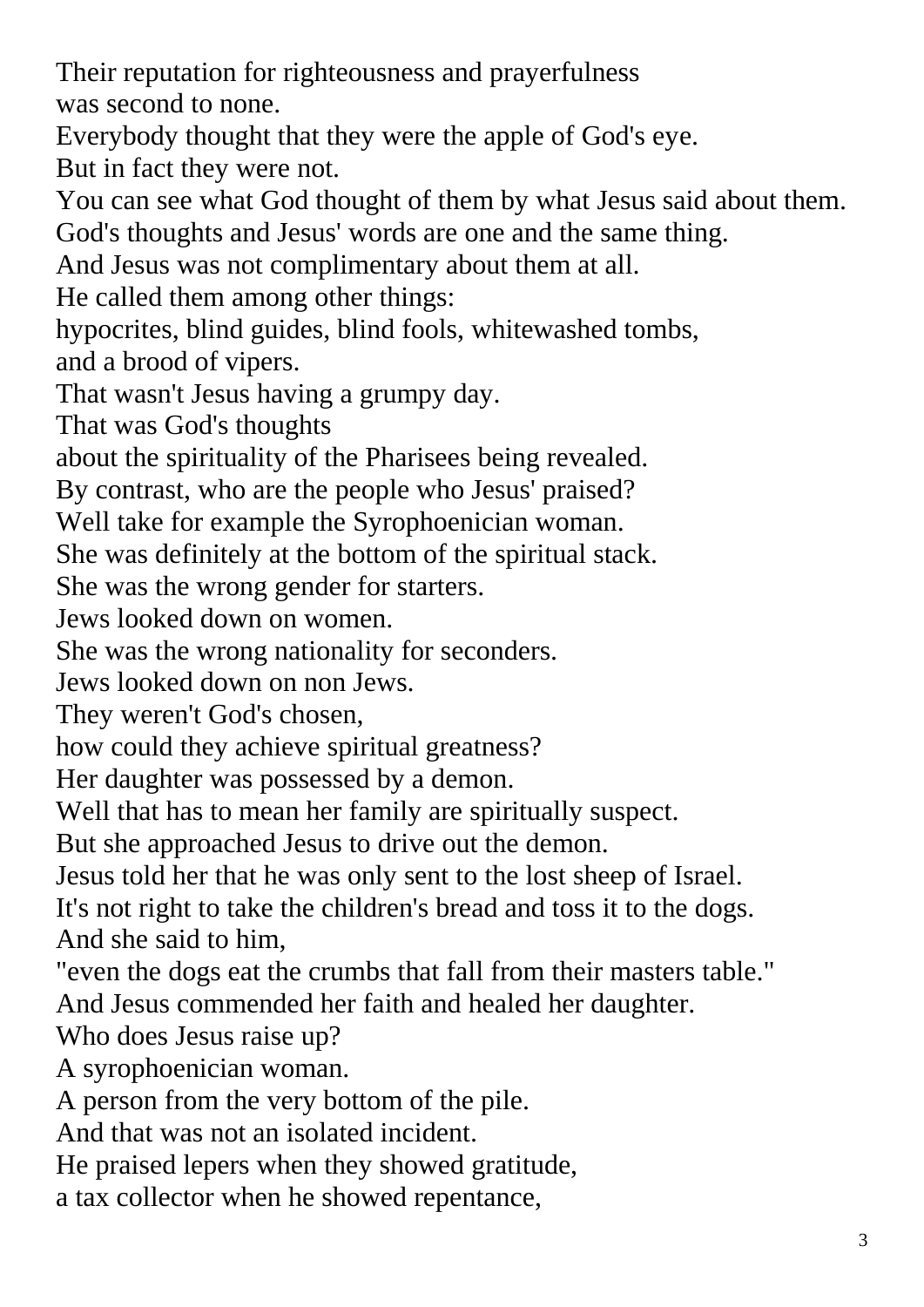a prostitute when she showed generosity, and a Roman soldier when he showed faith.

Jesus caused the falling and rising of many in Israel? Has he stopped? No. He's just expanded his operations. Now he causes the falling and rising of many in the world. Who are the great ones of our era? You have Elon Musk the great visionary and innovator. You have Bill Gates and Jeff Bezos great businessmen and philanthropists. You have Cary Grant and Meryl Streep great actors. Or Leonardo di Caprio and Jennifer Lawrence if you are younger. You have Steve Smith and Serena Williams, sporting heroes. You have the famous for being famous like Kim Kardashian. Great scientists like Albert Einstein or Max Planck. Are any of them great in God's eyes? Well no, probably not. Planck and Einstein did express vague belief in the existence of God. But no personal relationship with the Lord Jesus. The rest have no faith that you can find with google. Meryl Streep when asked about her religious views says she believes in trying to make things better. Sounds nice but it won't fly before the judgement seat of God. None of these people are really great.

Who are the ones who are really great? Tom Lin was accepted into Harvard University as one of the top 20 high school graduates in the United States of America. He could have had a high flying career. Instead he decided to ministry with the students in the American equivalent to a CU group. His parents, Taiwanese Americans with great hopes for their family making it a success in their new country,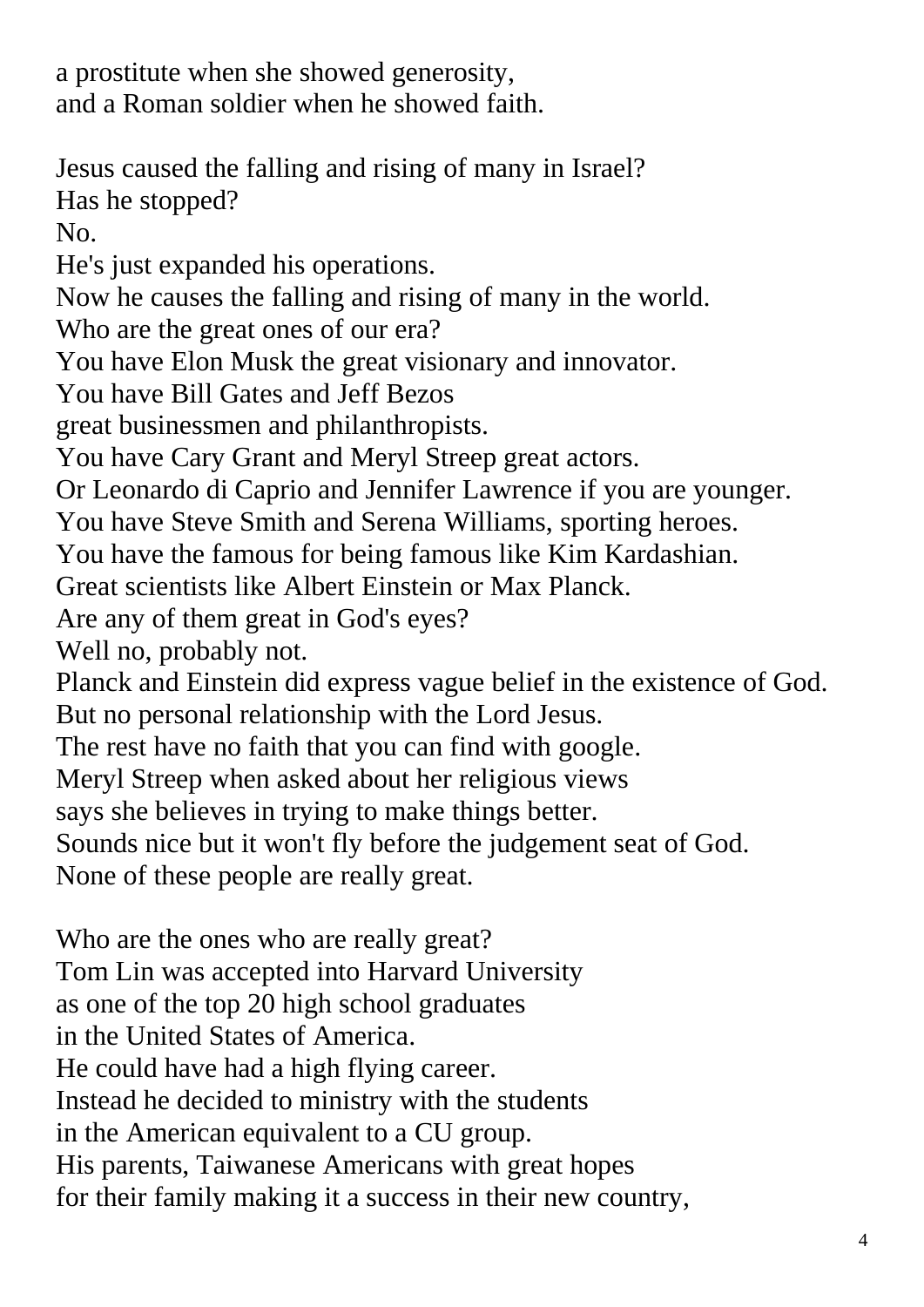were gutted by his decision and didn't talk with him for years. They were so angry that he'd decided to do Christian ministry instead of pursuing a career, that they stopped going to church or mixing with their Christian friends. Tom was reconciled with his family when his mum got cancer. And after she died, Tom set off with his wife Nancy to pioneer a work amongst students in Mongolia. At that time, 2002, there were hardly any Christians in Mongolia. Tom and his wife had no Mongolian language, no financial assets behind them, and they had to relearn how to do Christian ministry in a completely different culture. There is now a Christian group for Mongolian Uni students. But it's nothing that would make the world acclaim Tom as great. But does God think he great? When Tom meets his Lord, I have no doubt he will hear the words, "Well done good and faithful servant."

Some people rise.

Others fall.

The message of Christmas is that Jesus came to do that.

And the way he does that is by exposing hearts.

2:35 "So that the thoughts of many hearts will be revealed."

Jesus reveals what people love in their hearts.

Jeff Bezos loves money and power.

Kim Kardashian loves fame.

Albert Einstein loved Physics.

He also loved playing around with women who weren't his wife. Something he shares in common with Jeff Bezos and Bill Gates.

But Tom Lin loves God.

He loves the Lord Jesus.

He loves the good news of salvation.

Jesus reveals the thoughts of people's hearts.

And it's in that revelation that they are either rise or fall.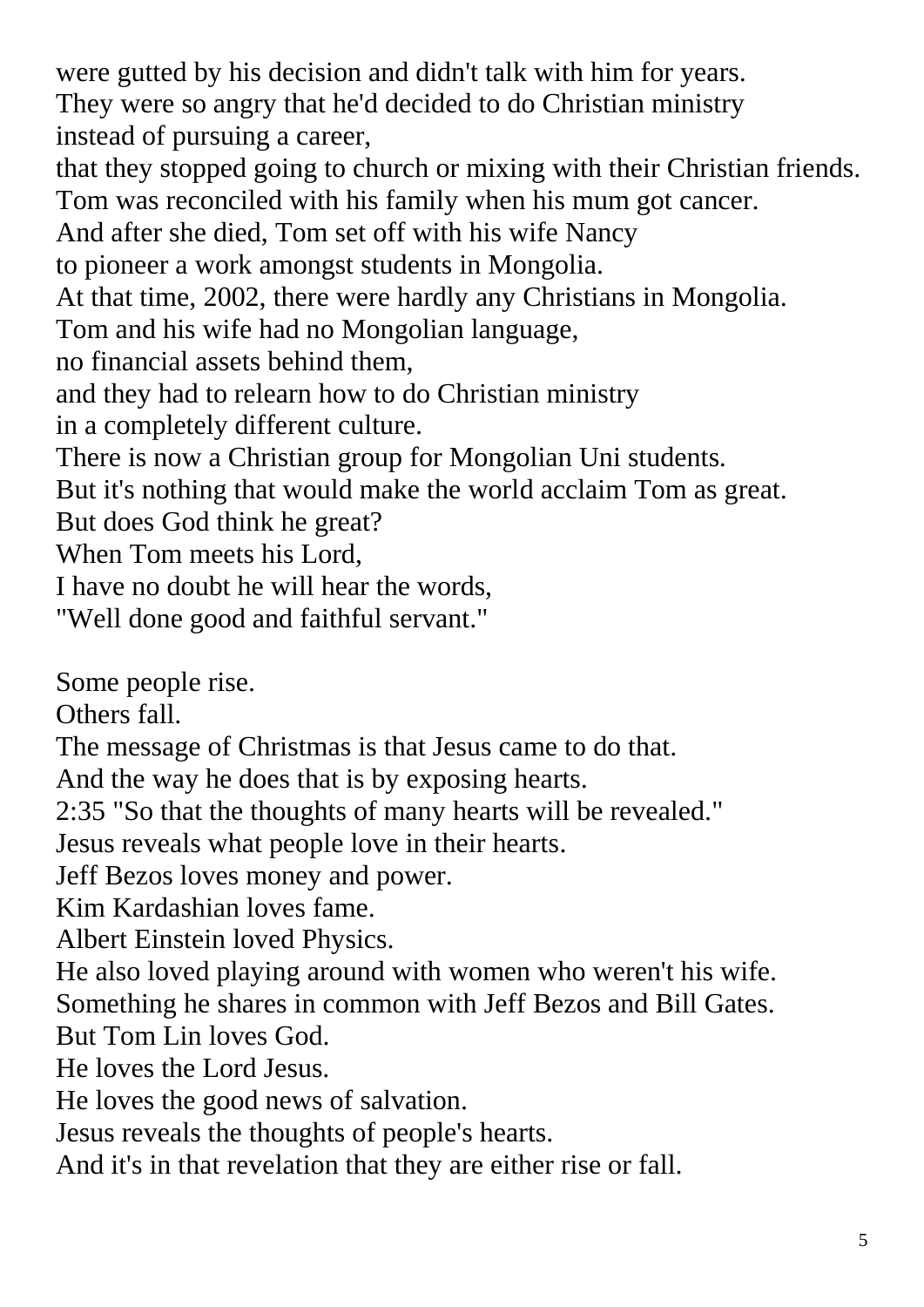Jesus came for judgement. That was the first hidden meaning of Christmas. The second is Jesus came for conflict. He is "a sign that will be spoken against." There is no question that Simeon's prophecy was proved right. Jesus was called a 'friend of sinners'. That wasn't a compliment. It meant he was someone who gave encouragement to the people who were beyond the pale. He was called a glutton and a drunkard. Well if you don't participate in the fasts that are traditional, and you go turning water into wine, people who don't like you will call you some names. They also said that Jesus was demon possessed. It seems a strange charge to bring against someone who drove out demons. But it was Jesus' claims about himself that brought it on. He said things like "I and the Father are one". And they thought only someone possessed by a demon could utter such terrible blasphemies. Except that what he said was true. The conflict that Jesus faced spills over into the lives of his followers.

Jesus himself said that it would.

Lk 12:51-53 "Do you think I came to bring peace on earth?

No I tell you but division.

From now on there will be five in one family divided against each other, three against two and two against three.

They will be divided, father against son and son against father,

mother against daughter and daughter against mother,

mother in law against daughter in law,

and daughter in law against mother in law."

I already told the story of Tom Lim and his family.

Following Jesus cost Tom

the love of his mother and father for many years.

We have people in our church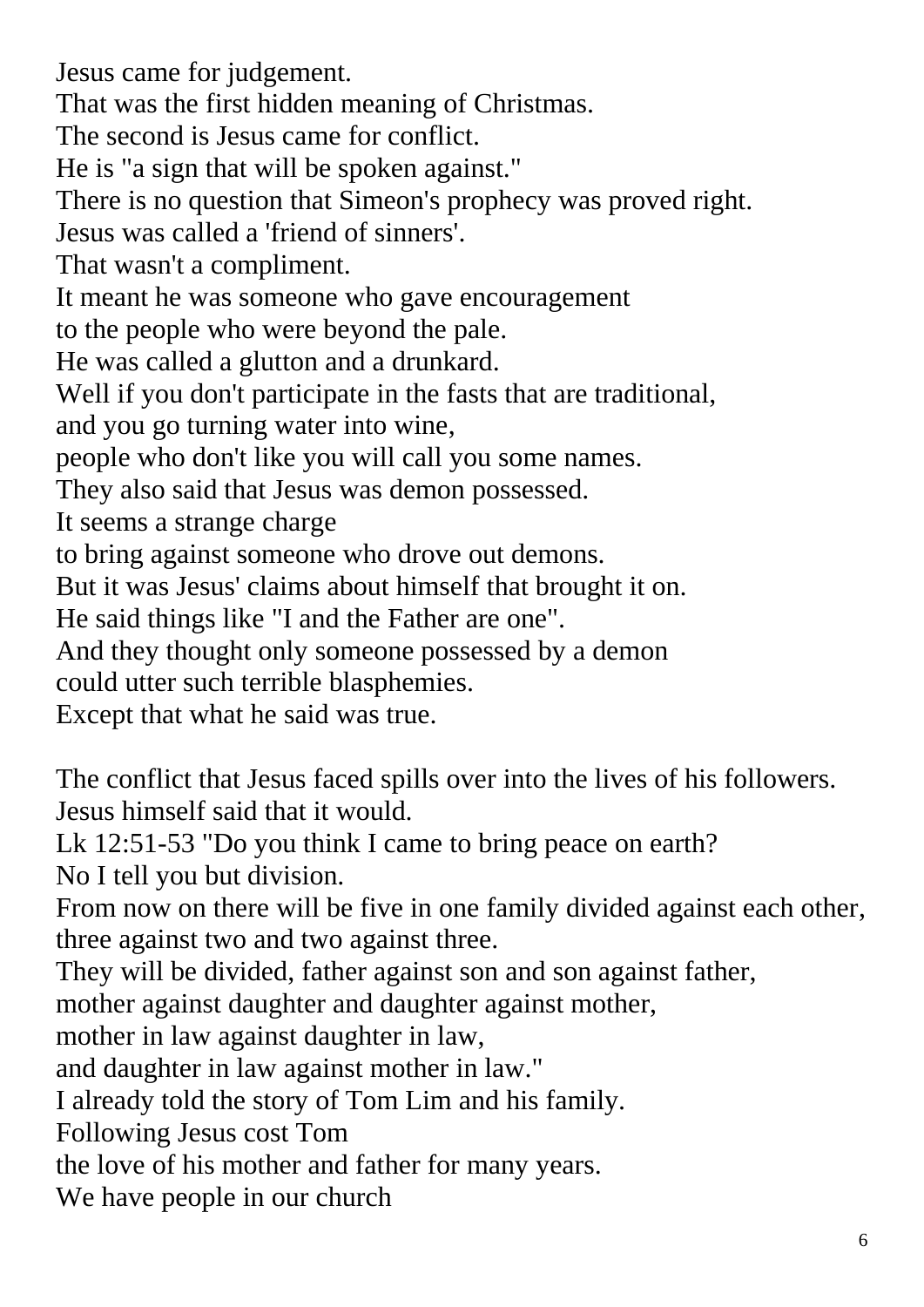whose families have cut them off when they came to faith in Jesus. Jeremiah Paul spoke at our men's breakfast a couple of years back. His family will kill him if they catch him,

because of his faith in Jesus.

But when Simeon says Jesus is a sign that will be spoken against, it can be broader than just in families.

In Australia right now,

some people will call you intolerant or a bigot,

when they know nothing more about you

than that you have faith in Jesus.

Such is the antipathy towards Jesus.

They will ridicule you as believing in a sky fairy.

They will try to disbar you from practicing as a psychologist.

Jesus is a sign that is spoken against.

And those who follow him get carried along for the ride.

As Jesus said,

Jn 15:18 "If the world hates you,

keep in mind that it hated me first."

So we have two Christmas messages.

Judgement and conflict.

The third is no more sweetness and light than the first two. Suffering.

Simeon said to Mary,

2:35 "And a sword will pierce your own soul too."

Well Simeon's prophecy certainly came true in Mary's life.

Being the Mother of the Son of God was certainly no picnic.

There was the time when Jesus stayed back in the temple

discussing religious questions with the scholars.

But Mary and Joseph had no idea where he was.

Anyone who's ever had a child get lost knows how that feels. Then there was the time

when Mary thought that Jesus had lost his marbles.

She took Jesus' brothers to try to get him to come home.

Now Mary was of course completely wrong.

Jesus had not lost his marbles.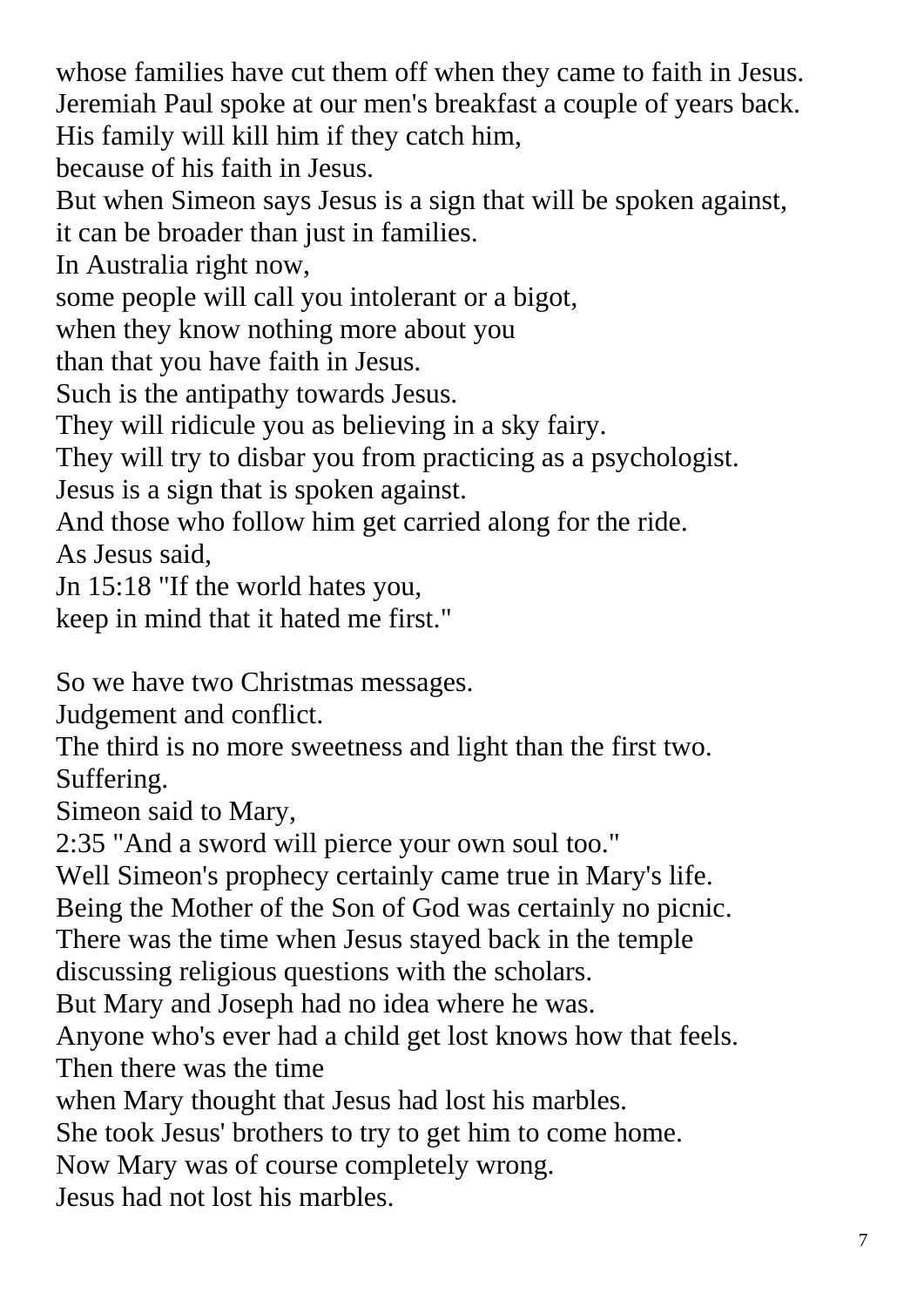He was beginning his public ministry. He was teaching in public and arousing the wrath of the religious establishment. But he had not lost his mind. On the contrary, he was doing his Father's will. But you can feel for Mary, can't you? Imagine, your son whom you love is setting out on a path that will cause him a lot of grief. It might feel like a sword piercing your soul. Particularly when you call him away from his path, and is response when told his mother and brothers are outside waiting for him is, "Who is my mother and brothers?" That's going to make you feel loved and appreciated. And then finally you watch while they execute him. By then you have some more understanding of who he is and his mission. But it doesn't make it easy to watch your son in agony. With the cruel taunts of the passers by and the others crucified with him ringing in your ears. That would feel like a sword piercing your soul. Again, suffering is not confined to Mary or to the disciples. Those who follow Jesus today are just as likely to experience the sword piercing their souls. Let me tell you of how a sword is guaranteed to pierce your soul if you follow Jesus. When you follow Jesus, other people's problems become your problem. Now don't get me wrong, following Jesus doesn't make you the saviour of the world like he is. But nevertheless, when someone has a problem, you will want to take some ownership. You will want to sit with them and see if you can lend a hand. And that means when they suffer, you suffer alongside of them.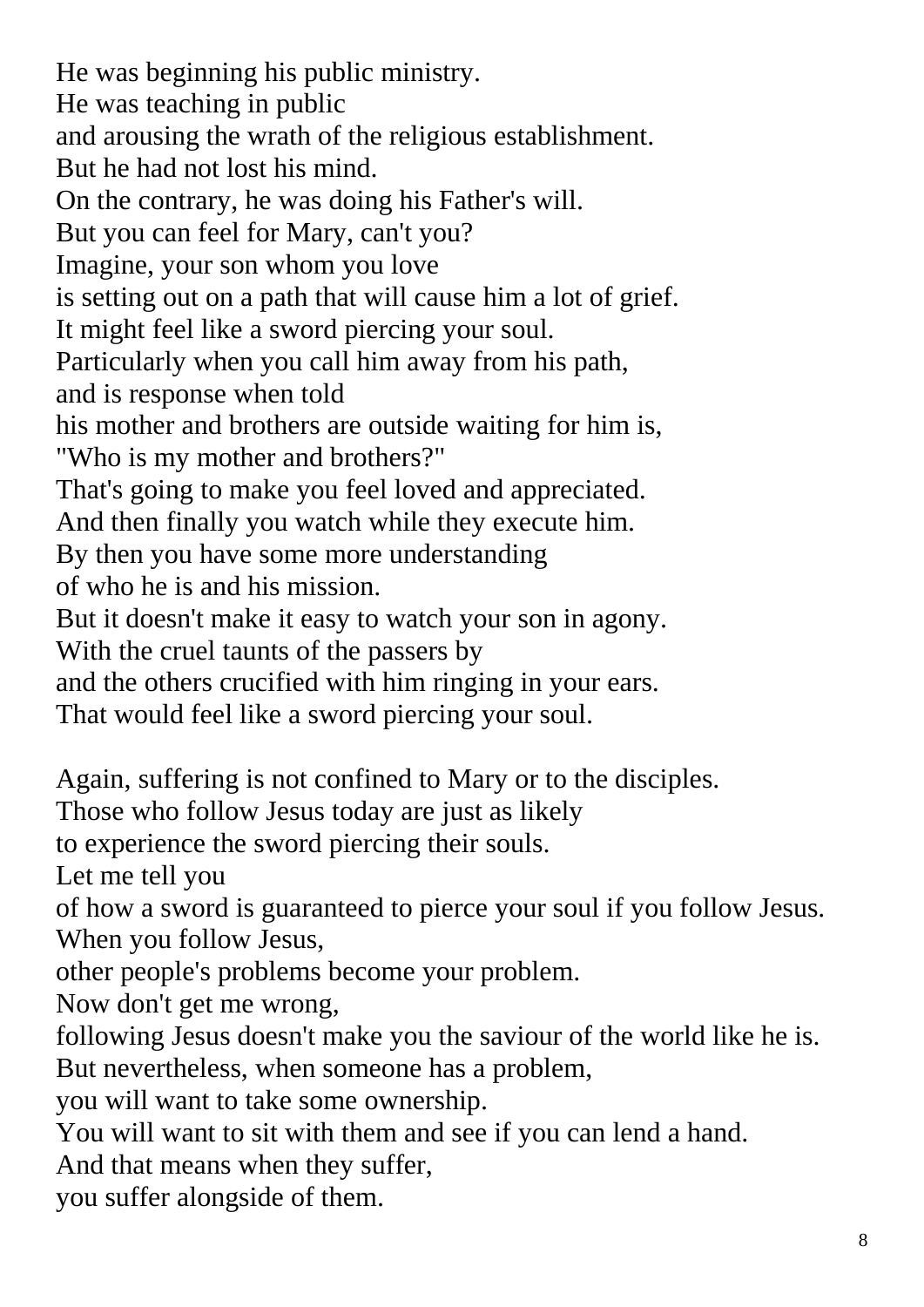A wealthy person was sharing with a friend, that a homeless person had slept on their doorstep the other night. "Oh, what did you do?" The friend asked her. "We closed the curtains," was the reply. I hope you are as shocked by that response as I am. The Christian doesn't have the freedom to close the curtains. We recognise everyone as made in the image of God. And while we can't solve the problems of the world. We will always want to do what we can. And that means, more than closing the curtains. And when you do more, you will share in the griefs of those who are your fellow travellers. You can't walk alongside of people and remain oblivious to their troubles. A sword will pierce your soul. So there are the three hidden Christmas messages. Judgement, conflict and suffering. Now of course we hide those uncomfortable Christmas messages for the times when we don't have a whole lot of Christmas visitors in the building. Just because it's true doesn't mean that any time is the right time to say it. But for those who are committed to following Jesus, these messages need to be heard. If they caught us by surprise, then we could be unsettled in our faith. But when we are prepared, we can encourage and strengthen each other. As the writer to the Hebrews says, "All the more as you see the day approaching." Now I have no idea when Jesus will return. If I claimed to, you should dismiss me as a crank. Jesus himself said he had no idea when he would return. But the writer to the Hebrews says you can see the day approaching.